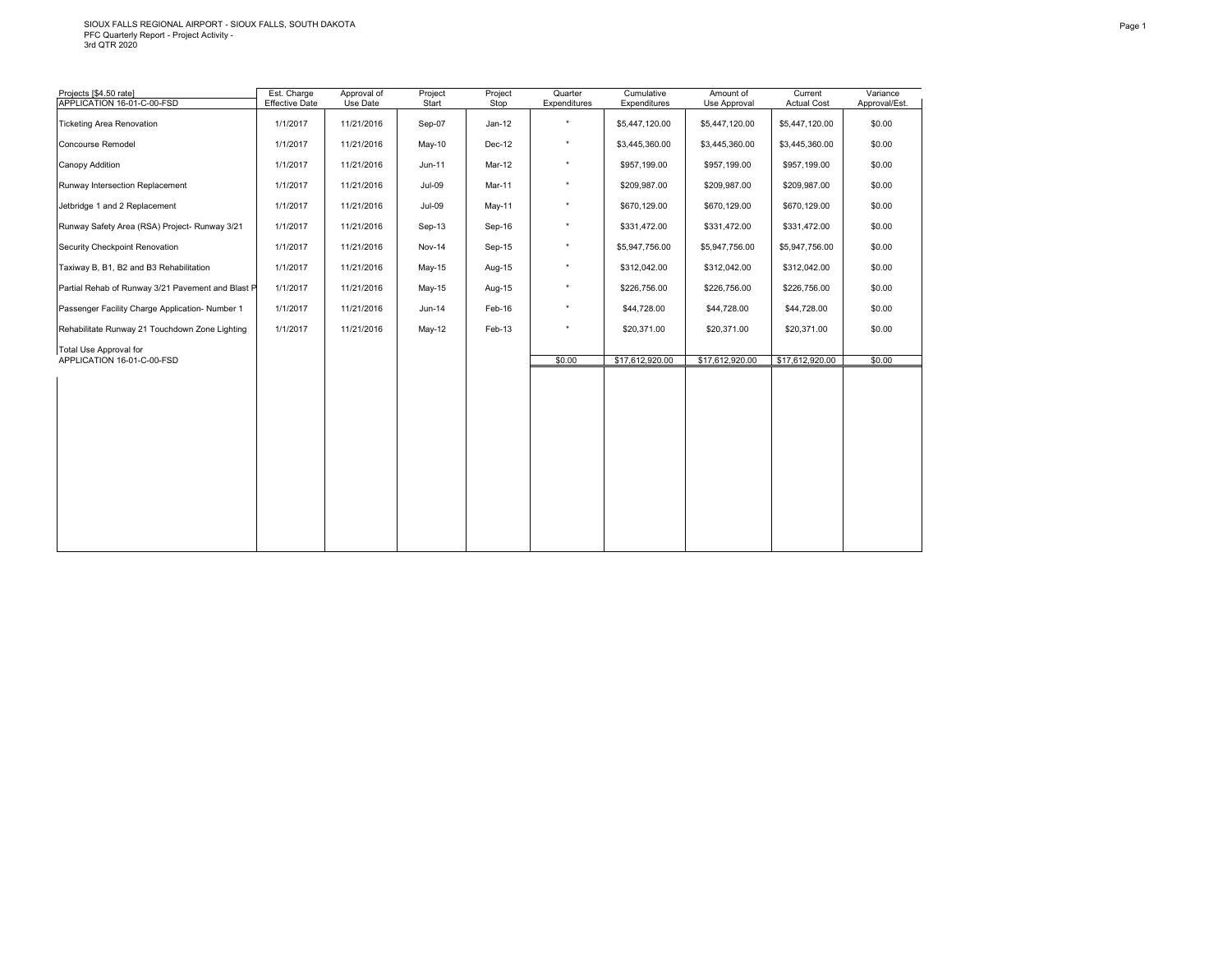SIOUX FALLS REGIONAL AIRPORT - SIOUX FALLS, SOUTH DAKOTA PFC Quarterly Report - Project Activity - 3rd QTR 2020

### **Ticketing Area Renovation**

\$5,447,120.00 Approved collection amount per RECORD OF DECISION \$5,447,120.00 Actual project cost/Airport amount \$0 EXCESS

#### **Concourse Remodel**

\$3,445,360.00 Approved collection amount per RECORD OF DECISION \$3,445,360.00 Actual Project cost/Airport amount \$0 EXCESS

#### **Canopy Addition**

\$957,199.00 Approved collection amount per RECORD OF DECISION \$957,199.00 Actual Project cost/Airport amount \$0 EXCESS

# **Runway Intersection Replacement**

\$209,987.00 Approved collection amount per RECORD OF DECISION \$209,987.00 Actual local airport share (5%) of AIP Project #3-46-0050-43-2011 \$0 EXCESS

## **Jetbridge 1 and 2 Replacement**

\$670,129.00 Approved collection amount per RECORD OF DECISION \$670,129.00 Actual Project cost/Airport amount \$0 EXCESS

#### **Runway Safety Area (RSA) Project - Runway 3/21**

\$331,472.00 Approved collection amount per RECORD OF DECISION \$331,472.00 Actual local airport share (5%) of AIP Project #3-46-0050-46/47-2013 \$0 EXCESS

## **Security Checkpoint Renovation**

\$5,947,756.00 Approved collection amount per RECORD OF DECISION \$5,947,756.00 Actual Project cost/Airport amount \$0 EXCESS

## **Taxiway B, B1, B2, B3 Rehabilitation**

\$312,042.00 Approved collection amount per RECORD OF DECISION \$312,042.00 Actual local airport share (5%) of AIP Project #3-46-0050-049-2015 \$0 EXCESS

### **Partial Rehab of Runway 3/21 Pavement and Blast Pads**

\$226,756.00 Approved collection amount per RECORD OF DECISION \$226,756.00 Actual local airport share (5%) of AIP Project #3-46-050-049-2015 \$0 EXCESS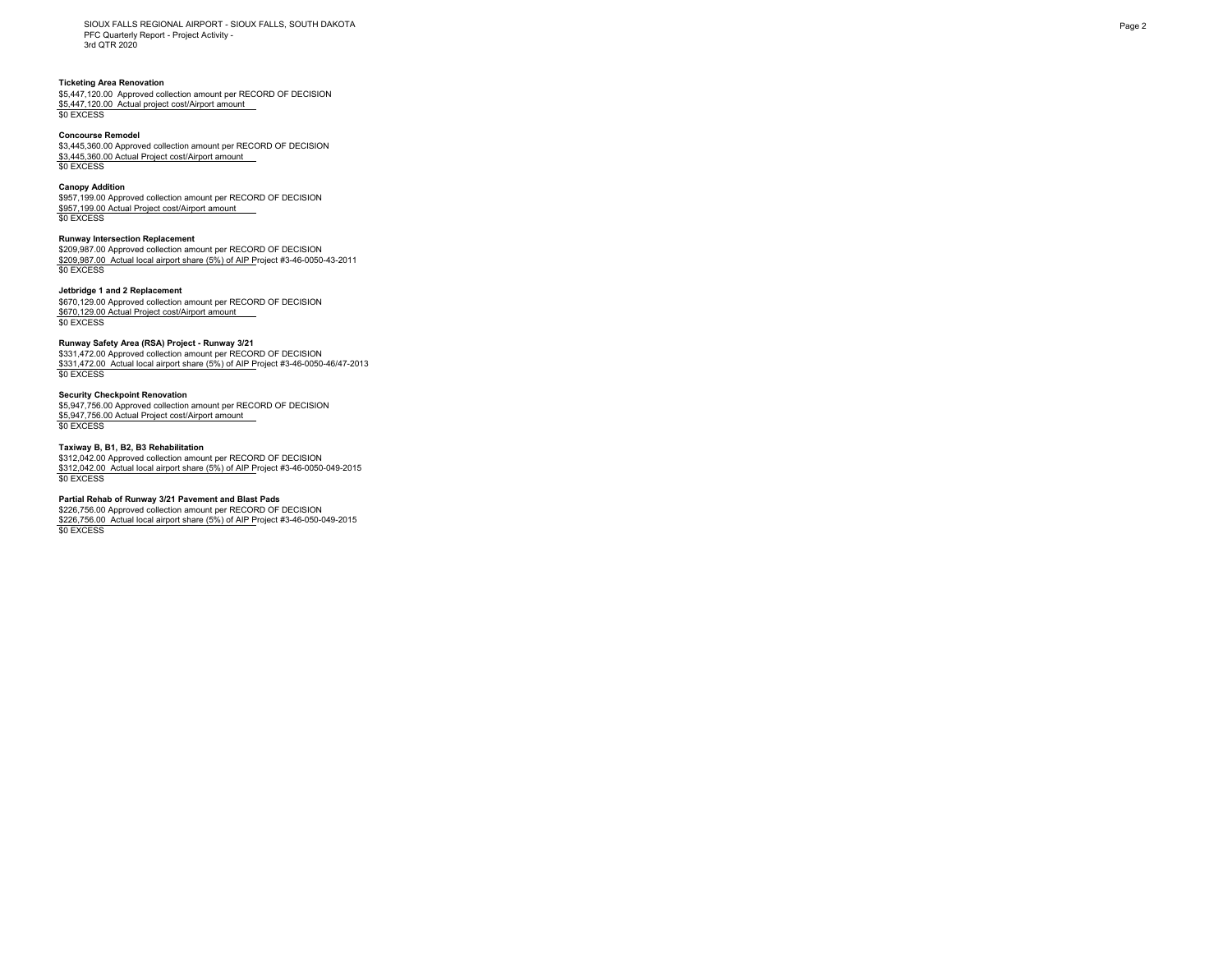SIOUX FALLS REGIONAL AIRPORT - SIOUX FALLS, SOUTH DAKOTA PFC Quarterly Report - Project Activity - 3rd QTR 2020

**Passenger Facility Charge Application - Number 1<br>\$44,728.00 Approved collection amount per RECORD OF DECISION<br><u>\$44,728.00 Actual Project cost/Airport amount \_\_\_</u><br>\$0 EXCESS** 

# **Rehabilitate Runway 3/21 Touchdown Zone Lighting**

\$20,371.00 Approved collection amount per RECORD OF DECISION<br><u>\$20,371.00\_Actual local airport share (5%) of AIP Pr</u>oject #3-46-0050-43-2011<br>\$0 EXCESS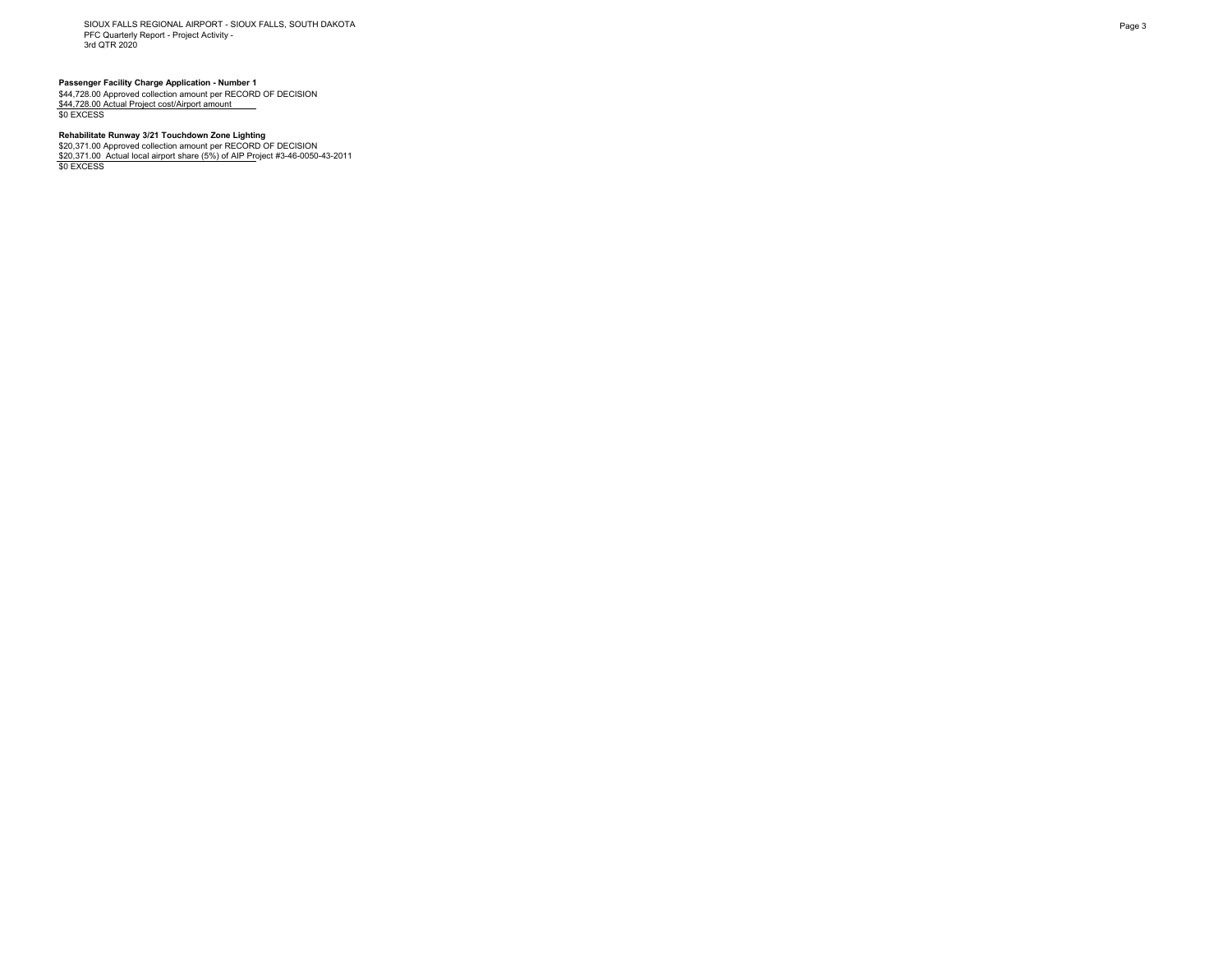| APPROVED APPLICATIONS                                                                          | Impose Only      | Impose & Use     | Use                                    | Total        |                     |         |
|------------------------------------------------------------------------------------------------|------------------|------------------|----------------------------------------|--------------|---------------------|---------|
| APPLICATION 16-01-C-00-FSD                                                                     | \$0              | \$17.612.920     | \$0                                    | \$17.612.920 | <b>FAA</b> closeout | Ongoing |
|                                                                                                |                  |                  |                                        |              |                     |         |
| <b>Total Authority</b>                                                                         | \$0              | \$17,612,920     | \$0                                    | \$17,612,920 |                     |         |
|                                                                                                |                  |                  |                                        |              |                     |         |
|                                                                                                | Current Qtr.     | Cumulative       | <b>MAX PFC16-01</b>                    |              |                     |         |
| PFC Revenue Received                                                                           | \$268.059.82     | \$7,886,780.34   |                                        |              |                     |         |
| Interest Earned on Impose Only Amount                                                          | \$192.08         | \$50,344.06      |                                        |              |                     |         |
|                                                                                                |                  |                  |                                        |              |                     |         |
| <b>Total PFC Revenue Received</b>                                                              | \$268,251.90     | \$7,937,124.40   |                                        |              |                     |         |
|                                                                                                |                  |                  |                                        |              |                     |         |
| Expenditures on Approved PFC Projects                                                          | \$0.00           | \$17,612,920.00  | \$17,612,920.00                        |              |                     |         |
| Total Expenditures on Approved PFC Projects                                                    | \$0.00           | \$17.612.920.00  |                                        |              |                     |         |
|                                                                                                |                  |                  |                                        |              |                     |         |
|                                                                                                |                  |                  |                                        |              |                     |         |
| <b>Project Payoff</b>                                                                          | Current Otr.     | Cumulative       | <b>Project Cost</b>                    |              |                     |         |
| <b>Ticketing Area Renovation</b>                                                               | \$0.00           | \$5,447,120.00   | \$5,447,120.00                         |              |                     |         |
| Concourse Remodel                                                                              | \$268.251.90     | \$2.490.004.40   | \$3.445.360.00                         |              |                     |         |
| Canopy Addition                                                                                | \$0.00           | \$0.00           | 957,199.00<br><b>S</b>                 |              |                     |         |
| Runway Intersection Replacement                                                                | \$0.00           | \$0.00           | 209.987.00<br>- \$                     |              |                     |         |
| Jetbridge 1 and 2 Replacement                                                                  | \$0.00           | \$0.00           | 670,129.00<br>- \$                     |              |                     |         |
| Runway Safety Area (RSA) Project- Runway 3/21                                                  | \$0.00           | \$0.00           | 331.472.00<br>- \$                     |              |                     |         |
| Security Checkpoint Renovation                                                                 | \$0.00           | \$0.00           | \$5,947,756.00                         |              |                     |         |
| Taxiway B, B1, B2 and B3 Rehabilitation                                                        | \$0.00           | \$0.00           | - \$<br>312,042.00                     |              |                     |         |
| Partial Rehab of Runway 3/21 Pavement and Blast P                                              | \$0.00           | \$0.00           | 226,756.00<br>-S                       |              |                     |         |
| Passenger Faciltiy Charge Application-Number 1<br>Rehabilitate Runway 21 Touchdown Zone Lights | \$0.00<br>\$0.00 | \$0.00<br>\$0.00 | 44,728.00<br>- \$<br>20,371.00<br>l \$ |              |                     |         |
|                                                                                                |                  |                  |                                        |              |                     |         |
| <b>TOTAL</b>                                                                                   | \$268.251.90     |                  | \$7.937.124.40 \$17.612.920.00         |              |                     |         |